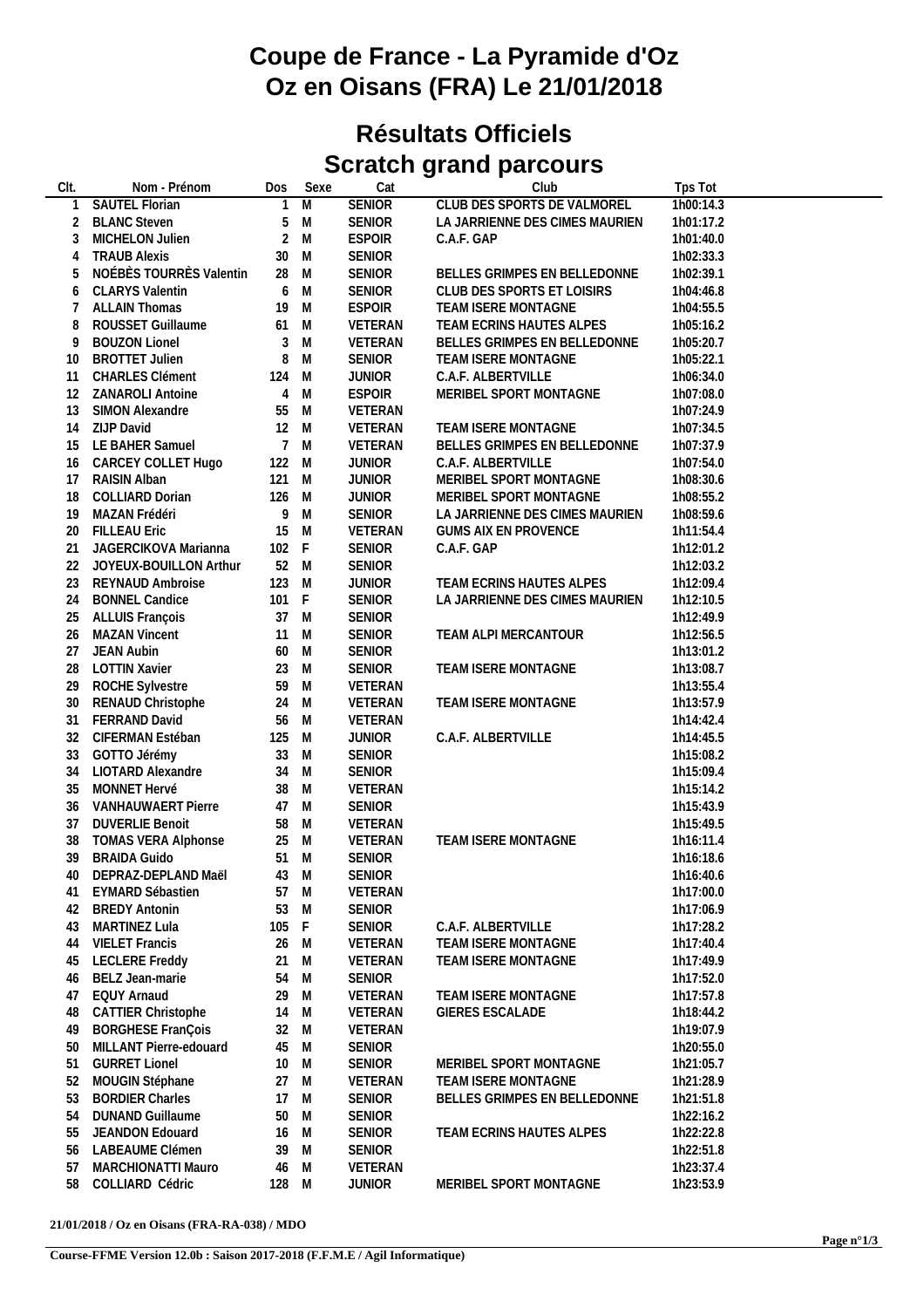| CIt. | Nom - Prénom                  | Dos   | Sexe         | Cat           | Club                           | Tps Tot   |
|------|-------------------------------|-------|--------------|---------------|--------------------------------|-----------|
| 59   | VITO Ségolène                 | 104   | F            | <b>SENIOR</b> | <b>TEAM ISERE MONTAGNE</b>     | 1h24:49.4 |
| 60   | MARIETTA ALEINA Patrice       | 134   | M            | VETERAN       | TEAM ISERE MONTAGNE            | 1h24:51.4 |
| 61   | JOURDAN Andre                 | 31    | M            | VETERAN       |                                | 1h25:22.9 |
| 62   | DEBONNAIRE Stephanie          | 107   | $\mathsf{F}$ | VETERAN       | MERIBEL SPORT MONTAGNE         | 1h30:27.3 |
| 63   | SATIN Jerome                  | 139 M |              | VETERAN       |                                | 1h30:35.6 |
| 64   | <b>VINCHON Lukas</b>          | 48    | M            | <b>SENIOR</b> |                                | 1h31:44.1 |
| 65   | MONNET Clarisse               | 103   | $\mathsf F$  | <b>ESPOIR</b> | MERIBEL SPORT MONTAGNE         | 1h32:44.1 |
| 66   | <b>MORFIN Pascal</b>          | 36    | M            | VETERAN       |                                | 1h34:55.2 |
|      |                               |       |              |               |                                | 1h34:59.7 |
| 67   | <b>RAVIT Bastien</b>          | 49    | M            | <b>SENIOR</b> |                                |           |
| 68   | <b>DURAND Ludovic</b>         | 130   | M            | VETERAN       |                                | 1h35:09.2 |
| 69   | <b>LECENDRE Clement</b>       | 132   | M            | <b>SENIOR</b> |                                | 1h37:44.1 |
| 70   | JOURDAN Benoit                | 40    | M            | <b>SENIOR</b> |                                | 1h40:30.8 |
| 71   | GIORDANA Alain                | 35    | M            | VETERAN       |                                | 1h42:38.2 |
| 72   | <b>VEITH Arthur</b>           | 62 M  |              | <b>SENIOR</b> | GRENOBLE UNIVERSITE MONTAGNE   | 1h43:41.8 |
| 73   | <b>BLOND Marie</b>            | 133   | $\mathsf F$  | VETERAN       |                                | 1h47:08.2 |
| 74   | JACOB Tristan                 | 131 M |              | <b>SENIOR</b> |                                | 1h47:15.4 |
| 75   | <b>VAQUIER Lucile</b>         | 106   | F            | SENIOR        | C.A.F. HAUT CHABLAIS MORZINE   | 1h48:49.9 |
| 76   | <b>VINAS Marie</b>            | 109 F |              | <b>SENIOR</b> | TEAM ISERE MONTAGNE            | 1h50:34.4 |
| 77   | <b>BINIEK Sandra</b>          | 135   | -F           | <b>SENIOR</b> |                                | 2h20:05.9 |
| 78   | PARET SOLET Pierre            | 138 M |              | <b>SENIOR</b> |                                | 2h42:21.1 |
| 79   |                               | 137   |              |               |                                |           |
|      | <b>GERENTE LAPIERRE Manon</b> |       | F            | <b>SENIOR</b> |                                | 2h42:22.7 |
|      | ABANDONS                      |       |              |               |                                |           |
|      | <b>GILBAUT Antoine</b>        | 136   | M            | <b>SENIOR</b> |                                | Abd       |
|      | CHAPTAL Théo                  | 127   | M            | <b>JUNIOR</b> | MERIBEL SPORT MONTAGNE         | Abd       |
|      | <b>EMPEREUR Magali</b>        | 110 F |              | VETERAN       |                                | Abd       |
|      | GILBERT COLLET Stephanie      | 108   | $\mathsf F$  | <b>SENIOR</b> | MERIBEL SPORT MONTAGNE         | Abd       |
|      |                               |       |              |               |                                |           |
|      | MEFFRE Philippe               | 44    | M            | VETERAN       |                                | Abd       |
|      | ROBLIN Leo                    | 42    | M            | <b>SENIOR</b> |                                | Abd       |
|      | EMPEREUR Stéphane             | 41 M  |              | VETERAN       |                                | Abd       |
|      | JOURNET Freddy                | 22    | M            | VETERAN       | TEAM ISERE MONTAGNE            | Abd       |
|      | <b>CORNUS Samuel</b>          | 20    | M            | <b>ESPOIR</b> | TEAM ISERE MONTAGNE            | Abd       |
|      | KELLER Pierre Alexandr        | 18    | M            | <b>SENIOR</b> | LA JARRIENNE DES CIMES MAURIEN | Abd       |
|      | <b>BERNIER Michel</b>         | 13 M  |              | VETERAN       | TEAM ISERE MONTAGNE            | Abd       |
|      | <b>NON TRAITES</b>            |       |              |               |                                |           |
|      |                               |       |              |               |                                |           |
|      | ???                           | 150   |              |               |                                | Nt        |
|      | 77?                           | 149   |              |               |                                | Nt        |
|      | ???                           | 148   |              |               |                                | Nt        |
|      | ???                           | 147   |              |               |                                | Nt        |
|      | $?$ ?                         | 146   |              |               |                                | Nt        |
|      | ???                           | 145   |              |               |                                | Nt        |
|      | ???                           | 144   |              |               |                                | Nt        |
|      | ???                           | 143   |              |               |                                | Nt        |
|      |                               |       |              |               |                                |           |
|      | ???                           | 142   |              |               |                                | Nt        |
|      | ???                           | 141   |              |               |                                | Nt        |
|      | ???                           | 140   |              |               |                                | Nt        |
|      | ???                           | 129   |              |               |                                | Nt        |
|      | ???                           | 120   |              |               |                                | Nt        |
|      | ???                           | 119   |              |               |                                | Nt        |
|      | 777                           | 118   |              |               |                                | Nt        |
|      | $???$                         | 117   |              |               |                                | Nt        |
|      | $???$                         | 116   |              |               |                                | Nt        |
|      | ???                           | 115   |              |               |                                | Nt        |
|      | ???                           | 114   |              |               |                                | Nt        |
|      | ???                           |       |              |               |                                |           |
|      |                               | 113   |              |               |                                | Nt        |
|      | ???                           | 112   |              |               |                                | Nt        |
|      | ???                           | 111   |              |               |                                | Nt        |
|      | ???                           | 100   |              |               |                                | Nt        |
|      | $???$                         | 99    |              |               |                                | Nt        |
|      | ???                           | 98    |              |               |                                | Nt        |
|      | ???                           | 97    |              |               |                                | Nt        |
|      | ???                           | 96    |              |               |                                | Nt        |
|      | ???                           | 95    |              |               |                                | Nt        |
|      | 777                           | 94    |              |               |                                | Nt        |
|      | ???                           | 93    |              |               |                                | Nt        |
|      |                               |       |              |               |                                |           |
|      | ???                           | 92    |              |               |                                | Nt        |

**21/01/2018 / Oz en Oisans (FRA-RA-038) / MDO**